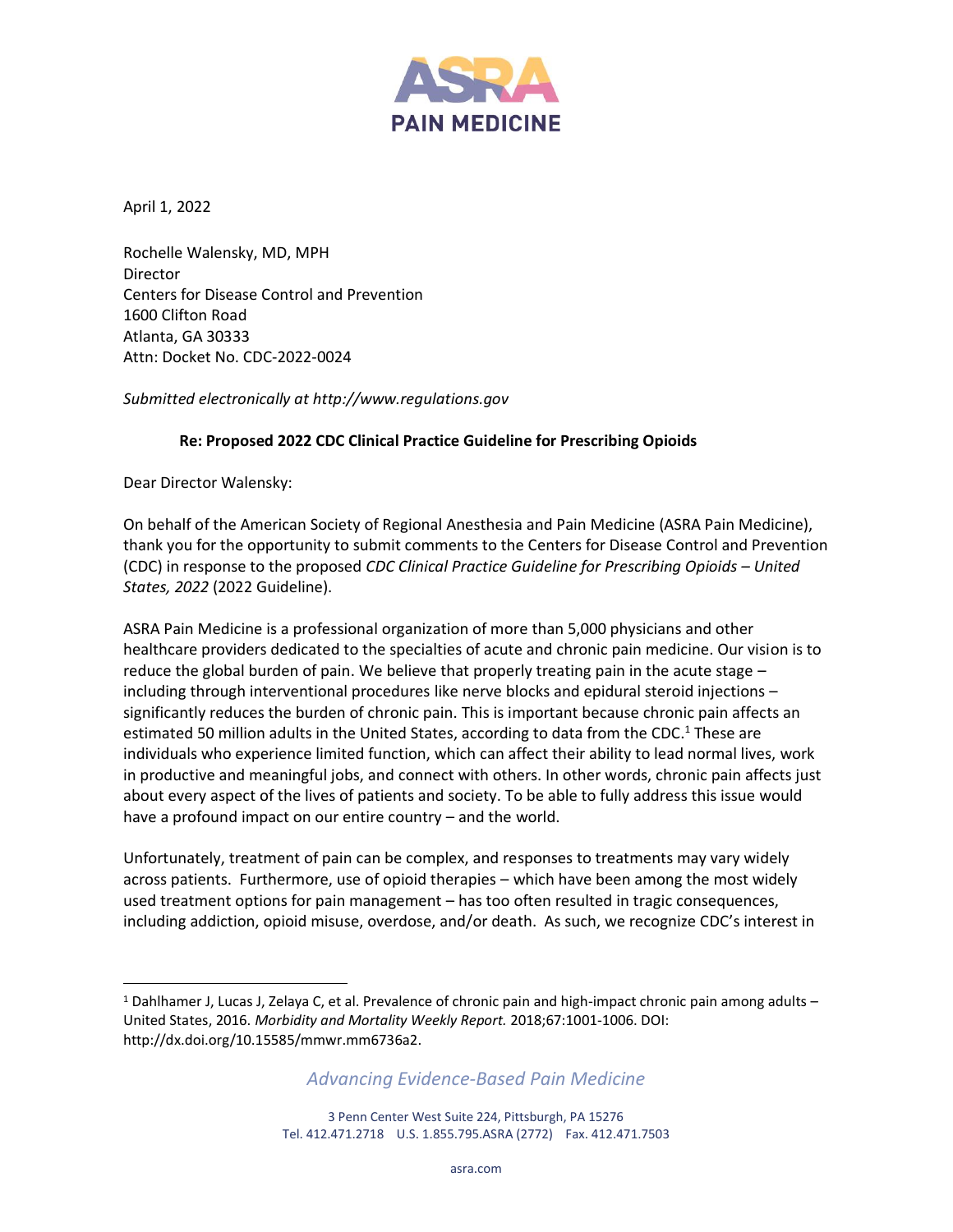promulgating clinical practice guidelines to support evidence-based decision-making in the prescription of opioid medications for the treatment of acute and chronic pain. However, there is broad agreement that the *2016 CDC Clinical Practice Guideline for Prescribing Opioids* (2016 Guideline) was too focused on curbing opioid utilization – with less room for personalized treatment plans, which incorporate patients' needs or circumstances – and unintentionally resulted in forced harmful dosing limits and decreased patient access to medically necessary opioid treatments.

ASRA Pain Medicine is therefore pleased to see the proposed 2022 revision to the 2016 Guideline. The proposed 2022 Guideline is more balanced, flexible, and patient-centered than its 2016 counterpart and leaves room for physician evaluation and management, rather than having physicians serve a policing function that limits patient care. We particularly appreciate the CDC's clarification and emphasis that these *recommendations* are voluntary and intended to support individualized, person-centric care, and are not meant to serve as mandatory guidelines. We also appreciate the CDC's recognition of the various considerations that physicians and other practitioners evaluate prior to the prescribing of opioids – for example, striving to ensure that patients' understand how opioid effectiveness will be evaluated, establishing voluntary treatment goals, and determining an "exit strategy" to avoid patient harm from forced opioid tapering or upper limit dose restrictions. Likewise, we support the strong messaging in opposition to rapid tapering or abrupt discontinuation of opioids, which should be discouraged, particularly when alternative treatment plans are readily available.

At the same time, we have concerns that there are significant gaps in the evidence and recommendations included in the proposed 2022 Guideline, and we respectfully offer the following recommendations for your consideration in its revision:

- *Similar to the extensive sections on noninvasive pain treatments, include a critical discussion on the role of different interventional pain procedures for chronic AND acute pain (Recommendations 1 and 2)*
- *Support transitions to buprenorphine for patients unable to taper (Recommendation 5)*
- *Clearly articulate the need to prescribe naloxone for patients taking both opioids and benzodiazepines (Recommendation 11)*
- *Rather than recommend that all clinicians obtain a waiver to prescribe buprenorphine, address the harms of the existing waiver requirements and the need to expand access to buprenorphine to facilitate treatment of opioid use disorder (Recommendations 5 and 12)*
- *Provide greater nuance with respect to dismissal of patients from physician practices, including acknowledging circumstances where such dismissal may be appropriate (Recommendations 5, 9, 10, and 12)*

We provide more detail on these recommendations below.

## Similar to the extensive sections on noninvasive pain treatments, include a critical discussion on the role of different interventional pain procedures for chronic AND acute pain (Recommendations 1 and 2)

The proposed 2022 Guideline notes that nonopioid therapies are effective for many common types of acute pain (Recommendation 1) and preferred for subacute and chronic pain (Recommendation 2). However, there is no discussion of interventional approaches for managing acute pain under Recommendation 1 and only a very brief discussion of interventional pain procedures, which are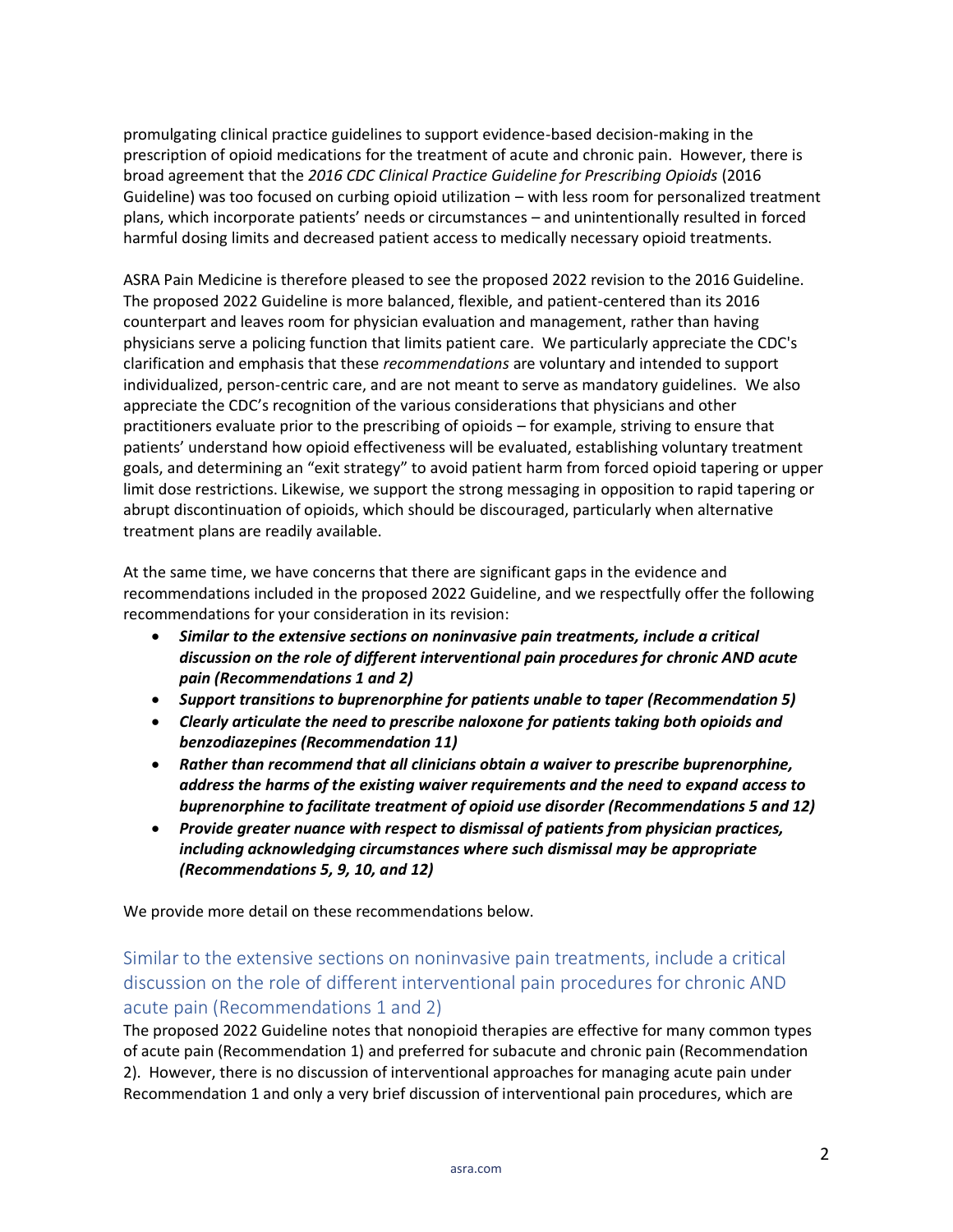lumped together (despite differences in application and mechanism of action), under Recommendation 2. We believe this represents a glaring oversight and missed opportunity to promote an effective, evidence-based alternative to opioid therapies in the management of acute, subacute, and chronic pain.

Numerous studies have demonstrated the effectiveness of interventions such as epidural steroid injections, peripheral nerve blocks, and catheters for the treatment of acute pain, including for patients discharged from inpatient facilities. (See, for example, Boin et al., 2021; Cardwell et al., 2021; Coopey et al., 2013; Guay, Johnson et al., 2017; Guay, Parker et al., 2017; Johnson et al., 2020; Joshi et al., 2016; Paul et al, 2010; Richman et al., 2006; Samineni et al., 2021; and Spijker-Huiges A, et al., 2014) And contrary to the proposed Guideline, which states that "evidence is limited" for many interventional procedures such as epidural steroid injections, nerve ablation procedures, and neurostimulation procedures for subacute and chronic pain, there is an expanse of research that demonstrates the safety, effectiveness, and cost-effectiveness of such interventions in applicable clinical scenarios, as well as their success in reducing opioid usage. (See, for example, Cohen et al., 2008; Cohen et al., 2012; De Andres et al., 2017; Ghahreman et al., 2010; Knezevic et al., 2021; Knotkova et al., 2021; Loh et al., 2019; Mekhail et al., 2020; Patel et al., 2012; Sdrulla et al., 2018; Star et al., 2020; and Yang et al., 2021.) The discussion of the supporting rationale under Recommendation 2 is additionally problematic as it paints a lopsided picture of epidural injections, noting that "rare, serious adverse events have been reported" but failing to report on the more commonly realized benefits.

We therefore recommend that the 2022 Guideline be updated to include a robust discussion on the role of interventional pain procedures as effective opioid-sparing therapies for the management of pain, including for acute, subacute, and chronic pain. This discussion should provide a balanced assessment of the evidence for the wide range of procedures that may be performed by interventional pain specialists, as well as information on when such treatments are medically necessary and appropriate and the need for insurers and health systems to ensure access under such conditions.

#### Support transitions to buprenorphine for patients unable to taper (Recommendation 5)

Recommendation 5 specifies that, for patients already receiving higher opioid dosages, clinicians should carefully weigh benefits and risks when reducing or continuing opioid dosages. Later in the supporting rationale for this recommendation, the proposed 2022 Guideline discusses the benefits of transitioning buprenorphine for patients for whom the benefits do outweigh the risks, but who are unable to taper. We believe this is an important strategy in mitigating the risks of opioid usage, and that patients and practitioners are not well-served by embedding this discussion in the middle of the Guideline, rather than highlighting the benefits of transitions to buprenorphine within the recommendation itself. Relative to schedule 2 opioids, for example, use of buprenorphine could significantly reduce the effects of withdrawal and the risk of overdose death (Kohan et al., 2021), and buprenorphine is also much easier to prescribe and manage in outpatient settings. As such, we recommend that Recommendation 5 be expanded to highlight the benefits of transition to buprenorphine for patients unable to taper.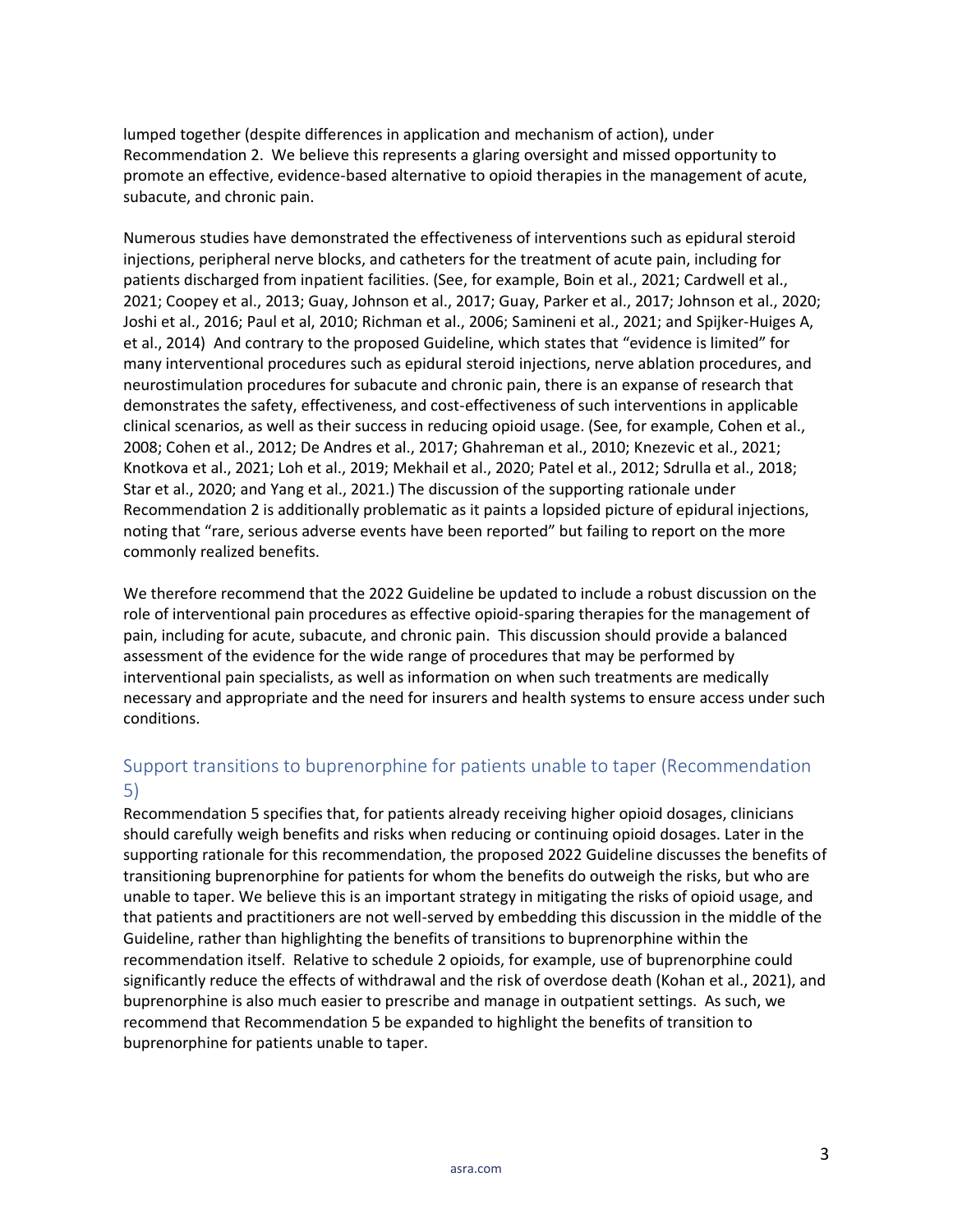# Clearly articulate the need to prescribe naloxone for patients taking both opioids and benzodiazepines (Recommendation 11)

ASRA Pain Medicine appreciates that the proposed 2022 Guideline includes guidance throughout the document recommending the prescription of naloxone for patients taking both opioids and benzodiazepines, including in the implementation considerations for Recommendation 8. However, in Recommendation 11, which specifically addresses concurrent use of these medications, there is no guidance to prescribe naloxone in either the recommendation itself or the implementation considerations. We believe this is an inadvertent oversight that should be corrected. Both Recommendation 11 and the overall 2022 Guideline would be strengthened by clearly articulating a recommendation to prescribe naloxone for patients taking both opioids and benzodiazepines.

# Rather than recommend that all clinicians obtain a waiver to prescribe buprenorphine, address the harms of the existing waiver requirements and the need to expand access to buprenorphine to facilitate treatment of opioid use disorder (Recommendations 5 and 12)

The proposed 2022 Guideline notes that prescription of buprenorphine for treatment of opioid use disorder requires clinicians to have a waiver from the Substance Abuse and Mental Health Services Administration (SAMHSA), and states that "all clinicians … should obtain a waiver to prescribe buprenorphine." ASRA Pain Medicine objects to this statement, which is overly burdensome, impractical, and unnecessary. Indeed, we believe that the waiver requirement creates significant barriers for physicians to prescribe and for patients to access buprenorphine, resulting in unnecessary morbidity and mortality from opioid use disorder. A better policy solution would be to expand access to buprenorphine by eliminating the waiver requirement and expanding coverage to include all buprenorphine products. While we recognize that elimination of the waiver requirement would require changes to statute, we believe the Guideline would benefit from a more robust discussion of the harms of the waiver requirement and the need to eliminate the requirement to increase access to buprenorphine. A recommendation for insurers to expand access to buprenorphine treatments would also support care for opioid use disorder.

# Provide greater nuance with respect to dismissal of patients from physician practices, including acknowledging circumstances where such dismissal may be appropriate (Recommendations 5, 9, 10 and 12)

The proposed 2022 Guideline reiterates that clinicians should not dismiss their patients from their practice because of opioid use disorder or related indicators such as a failed toxicology test or evidence of improper opioid usage presenting in a prescription drug monitoring program (PDMP). ASRA Pain Management appreciates the message that practitioners have obligations to their patients, including to support patient safety, and that dismissal from practices may constitute patient abandonment. While we agree that clinicians should not dismiss patients from their practice solely because of opioid use disorder or related indicators, we are concerned that the draft Guideline is too proscriptive on this matter and does not sufficiently acknowledge the flexibility that practitioners require to make treatment and patient management decisions. Unfortunately, there are too many cases when patients may engage in noncompliant, irresponsible, disruptive, or even harmful or threating behaviors to the treatment team that undermine a physician's ability to successfully manage the patient's care in safe and nonthreatening manner. In such cases, physicians should have the discretion to take actions that may ultimately result in dismissal of patients from their practice.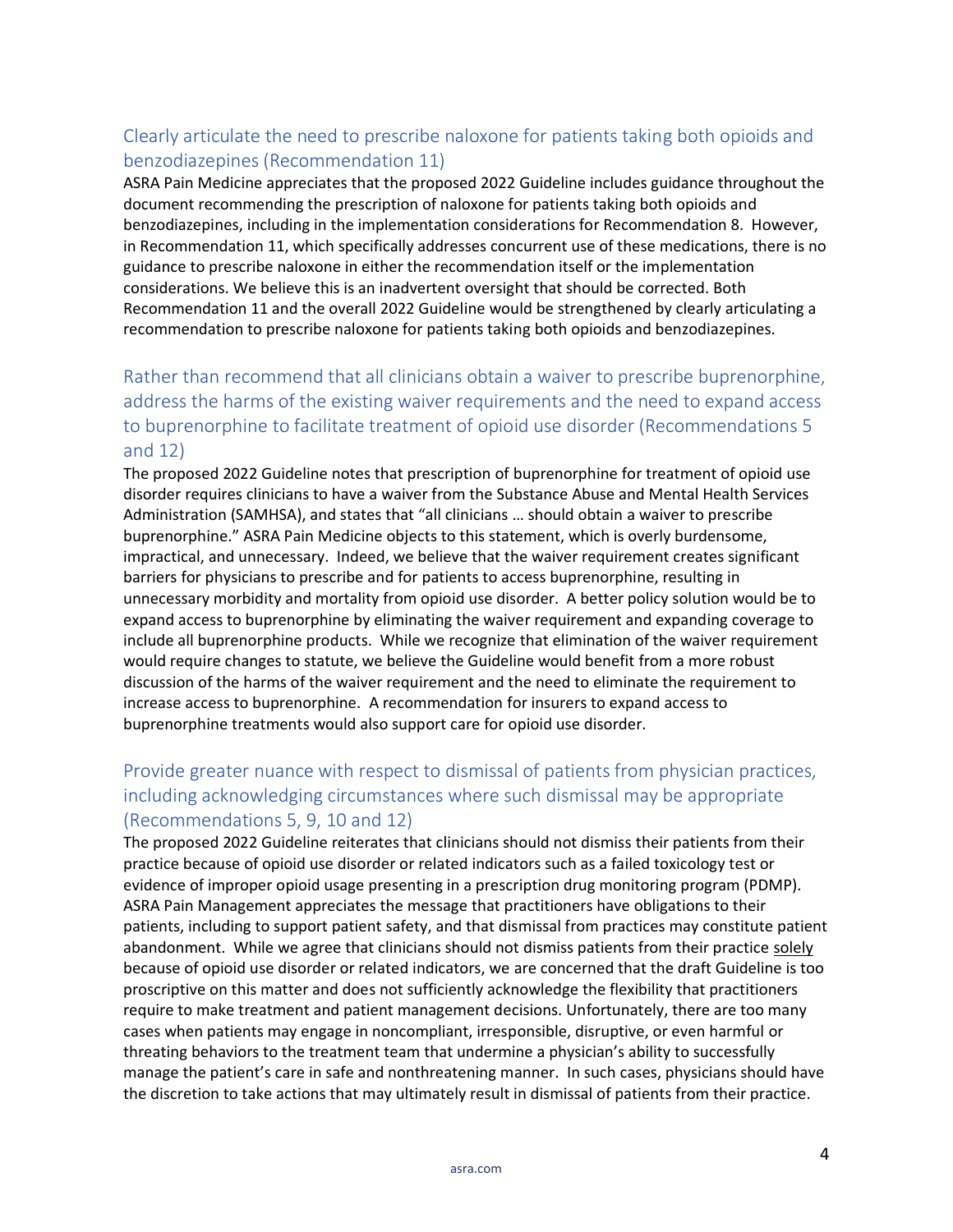As such, additional consideration of such circumstances and greater nuance with respect to physicians' needs and options is warranted in the 2022 Guideline.

ASRA Pain Medicine appreciates your consideration of our comments on the proposed 2022 Guideline and would be pleased to serve as an ongoing resource as the CDC continues to consider the role of opioid and non-opioid therapies in the management of pain. If you have any questions about our comments, please do not hesitate to contact Angela Stengel at 412-471-2718 or [astengel@asra.com.](mailto:astengel@asra.com)

\*\*\*

Sincerely,

Samer Narouze, MD, PhD ASRA Pain Medicine President

#### **References**

Boin MA, Mehta D, Dankert J, Umeh UO, Zuckerman JD, Virk MS. Anesthesia in total shoulder arthroplasty: A systematic review and meta-analysis. *JBJS Rev* 2021; 9: e21.00115. Cardwell TW, Zabala V, Mineo J, Ochner CN. The effects of perioperative peripheral nerve blocks on peri- and postoperative opioid use and pain management. *Am Surg.* 2021 Jun 23:31348211023395. doi: 10.1177/00031348211023395. Epub ahead of print. PMID: 34162251.

Coopey SB, Specht MC, Warren L, Smith BL, Winograd JM, Fleischmann K. Use of preoperative paravertebral block decreases length of stay in patients undergoing mastectomy plus immediate reconstruction. *Ann Surg Oncol* 2013;20(4):1282-6. doi: 10.1245/s10434-012-2678-7. Epub 2012 Oct 14. PMID: 23064793.

Cohen SP, Hurley RW, Buckenmaier CC, Kurihara C, Morlando B, Dragovich A. Randomized placebocontrolled study evaluating lateral branch radiofrequency denervation for sacroiliac joint pain. *The Journal of the American Society of Anesthesiologists.* 2008 Aug 1;109(2):279-88. doi: 10.1097/ALN.0b013e31817f4c7c.

Cohen SP, White RL, Kurihara C, Larkin TM, Chang A, Griffith SR, Gilligan C, Larkin R, Morlando B, Pasquina PF, Yaksh TL. Epidural steroids, etanercept, or saline in subacute sciatica: a multicenter, randomized trial. *Annals of Internal Medicine*. 2012;156(8):551-9. doi: 10.7326/0003-4819-156-8- 201204170-00002.

De Andres, J., Monsalve-Dolz, V., Fabregat-Cid, G., Villanueva-Perez, V., Harutyunyan, A., Asensio-Samper, J.M. and Sanchis-Lopez, N., 2017. Prospective, randomized blind effect-on-outcome study of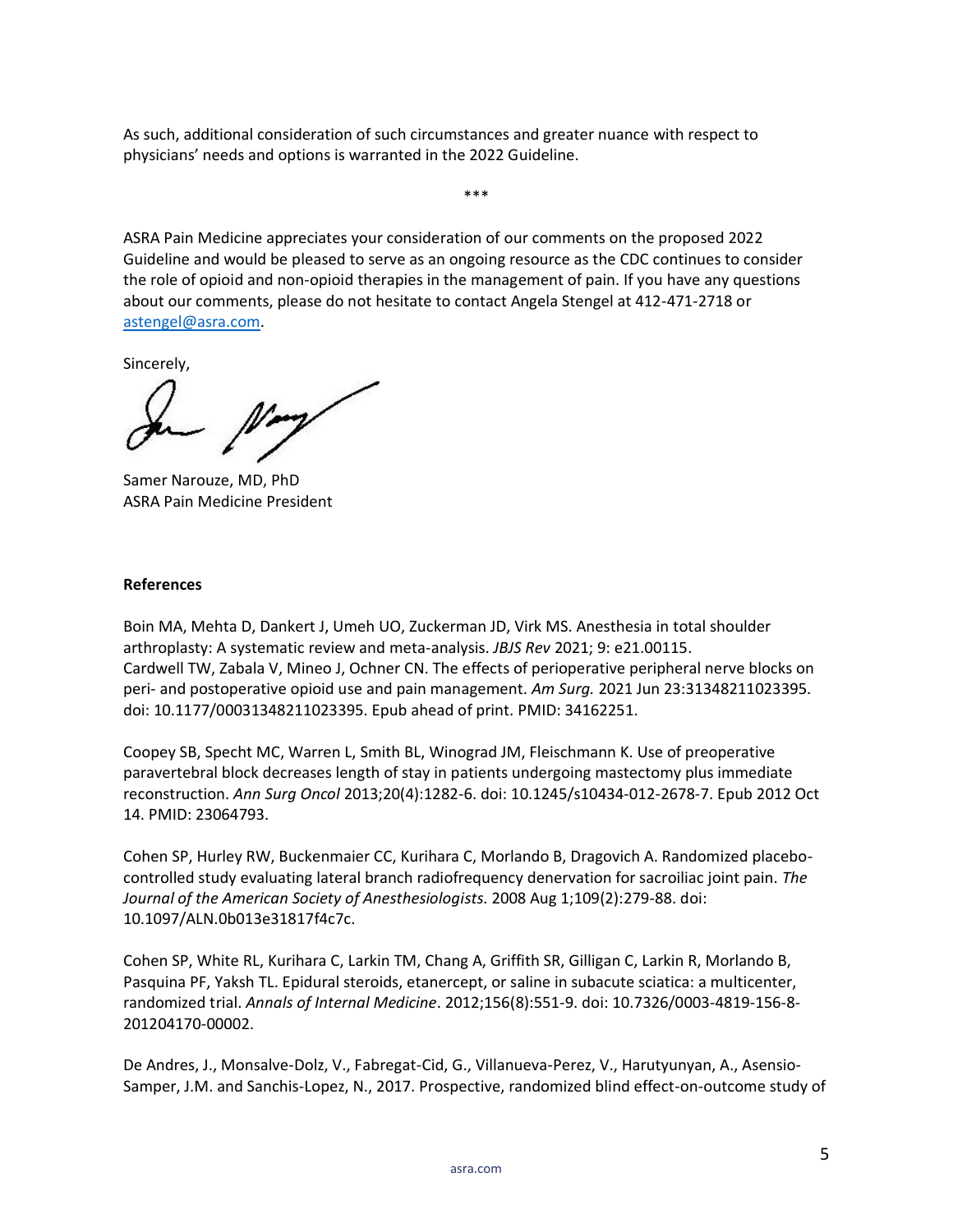conventional vs high-frequency spinal cord stimulation in patients with pain and disability due to failed back surgery syndrome. *Pain Medicine*, *18*(12), pp.2401-2421. doi: 10.1093/pm/pnx241.

Ghahreman A, Ferch R, Bogduk N. The efficacy of transforaminal injection of steroids for the treatment of lumbar radicular pain. *Pain Medicine.* 2010 Aug 1;11(8):1149-68. doi: 10.1111/j.1526- 4637.2010.00908.x.

Guay J, Johnson RL, Kopp S. Nerve blocks or no nerve blocks for pain control after elective hip replacement (arthroplasty) surgery in adults. *Cochrane Database Syst Rev* 2017; 10: CD011608.

Guay J, Parker MJ, Griffiths R, Kopp S. Peripheral nerve blocks for hip fractures. *Cochrane Database Syst Rev.* 2017 May 11;5(5):CD001159. doi: 10.1002/14651858.CD001159.pub2. Update in: *Cochrane Database Syst Rev.* 2020;11:CD001159. PMID: 28494088; PMCID: PMC6481480.

Johnson P, Hustedt J, Matiski T, Childers R, Lederman E. Improvement in Postoperative Pain Control and Length of Stay With Peripheral Nerve Block Prior to Distal Radius Repair. *Orthopedics* 2020;43(6):e549-e552. doi: 10.3928/01477447-20200721-14. Epub 2020 Aug 6. PMID: 32745216.

Joshi G, Gandhi K, Shah N, Gadsden J, Corman SL. Peripheral nerve blocks in the management of postoperative pain: challenges and opportunities. *J Clin Anesth*. 2016;35:524-529. doi: 10.1016/j.jclinane.2016.08.041. Epub 2016 Oct 20. PMID: 27871587.

Kohan L, Potru S, Barreveld AM, Sprintz M, Lane O, Aryal A, Emerick T, Dopp A, Chhay S, Viscusi E. Buprenorphine management in the perioperative period: educational review and recommendations from a multisociety expert panel. *Reg Anesth Pain Med. 2021;46(10):840-859.* doi: 10.1136/rapm-2021-103007.Epub 2021 Aug 12.

Knezevic NN, Candido KD, Vlaeyen JWS, Van Zundert J, Cohen SP. Low back pain. *Lancet*. 2021;398(10294):78-92. doi: 10.1016/S0140-6736(21)00733-9. Epub 2021 Jun 8. PMID: 34115979.

Knotkova H, Hamani C, Sivanesan E, Le Beuffe MFE, Moon JY, Cohen SP, Huntoon MA. Neuromodulation for chronic pain. *Lancet*. 2021;397(10289):2111-2124. doi: 10.1016/S0140- 6736(21)00794-7. PMID: 34062145.

Loh E, Reid JN, Alibrahim F, Welk B. Retrospective cohort study of healthcare utilization and opioid use following radiofrequency ablation for chronic axial spine pain in Ontario, Canada. *Reg Anesth Pain Med.* 2019;44(3):398-405. doi: 10.1136/rapm-2018-100058. Epub 2019 Jan 23. PMID: 30679335.

Mekhail N, Levy RM, Deer TR, Kapural L, Li S, Amirdelfan K, Hunter CW, Rosen SM, Costandi SJ, Falowski SM, Burgher AH. Long-term safety and efficacy of closed-loop spinal cord stimulation to treat chronic back and leg pain (Evoke): a double-blind, randomised, controlled trial. *The Lancet Neurology*. 2020;19(2):123-34. doi: 10.1016/S1474-4422(19)30414-4.

Patel N, Gross A, Brown L, Gekht G. A randomized, placebo-controlled study to assess the efficacy of lateral branch neurotomy for chronic sacroiliac joint pain. *Pain Medicine*. 2012 Mar 1;13(3):383-98. doi: 10.1111/j.1526-4637.2012.01328.x.